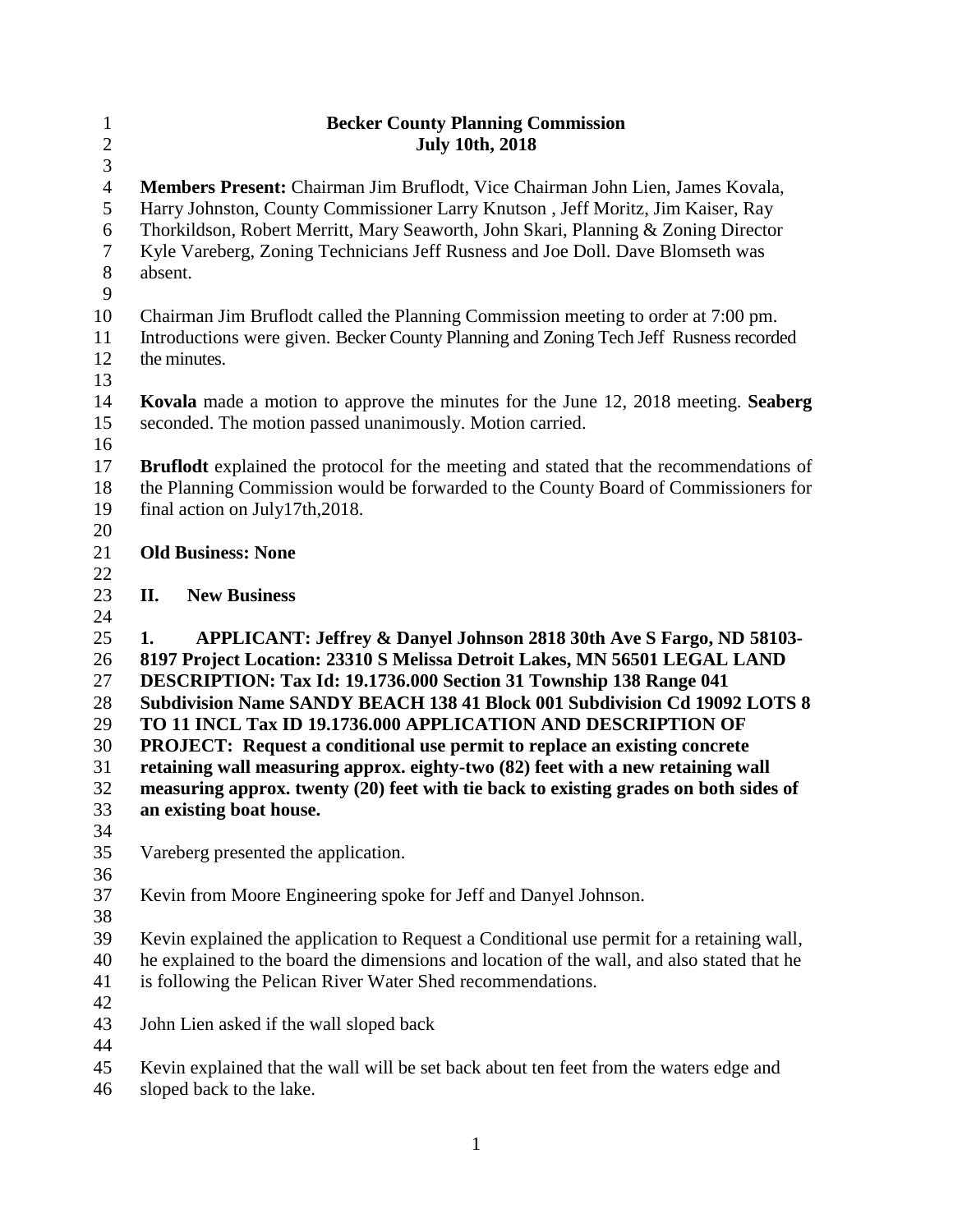| 47         |                                                                                           |  |  |  |  |  |  |
|------------|-------------------------------------------------------------------------------------------|--|--|--|--|--|--|
| 48         | Bob Merrit stated that he could not read the plan very well.                              |  |  |  |  |  |  |
| 49         |                                                                                           |  |  |  |  |  |  |
| 50         | Kevin brought the plan up to the board members and went through the proposed plan.        |  |  |  |  |  |  |
|            |                                                                                           |  |  |  |  |  |  |
| 51         |                                                                                           |  |  |  |  |  |  |
| 52         | No one spoke for or against the application                                               |  |  |  |  |  |  |
| 53         |                                                                                           |  |  |  |  |  |  |
| 54         | <b>Testimony was closed.</b>                                                              |  |  |  |  |  |  |
| 55         |                                                                                           |  |  |  |  |  |  |
| 56         | MOTION: John Lien made a motion to approve as presented because the request               |  |  |  |  |  |  |
| 57         | meets the criteria of the ordinance. Mary Seaberg Second. All in favor. Motion            |  |  |  |  |  |  |
| 58         | carried.                                                                                  |  |  |  |  |  |  |
| 59         |                                                                                           |  |  |  |  |  |  |
| 60         | <b>APPLICANT: Thomas Tveter 647 Prescott Ln West Fargo, ND 58078</b><br>2.                |  |  |  |  |  |  |
| 61         | Project Location: 13189 Cormorant Beach Rd Lake Park, MN 56554 LEGAL                      |  |  |  |  |  |  |
| 62         | LAND DESCRIPTION: Tax Id: 06.0601.000 Section 22 Township 138 Range 043                   |  |  |  |  |  |  |
| 63         | <b>Subdivision Name CORMORANT BEACH Block 002 Subdivision Cd 06009 LOTS</b>               |  |  |  |  |  |  |
| 64         | 2 & 3 APPLICATION AND DESCRIPTION OF PROJECT: Request a                                   |  |  |  |  |  |  |
| 65         | Conditional Use Permit to repair and extend a retaining wall.                             |  |  |  |  |  |  |
| 66         |                                                                                           |  |  |  |  |  |  |
| 67         | Vareberg presented the application.                                                       |  |  |  |  |  |  |
| 68         |                                                                                           |  |  |  |  |  |  |
|            |                                                                                           |  |  |  |  |  |  |
| 69         | Tom Tveter spoke for the application.                                                     |  |  |  |  |  |  |
| 70         |                                                                                           |  |  |  |  |  |  |
| 71         | Tveter explained his procedure on replacing and extending his retaining wall in the shore |  |  |  |  |  |  |
| 72         | impact zone.                                                                              |  |  |  |  |  |  |
| 73         |                                                                                           |  |  |  |  |  |  |
| 74         | Memebers of the board were concerned about the sheds in the shore impact zone.            |  |  |  |  |  |  |
| 75         |                                                                                           |  |  |  |  |  |  |
| 76         | Tveter explained what shed he was replacing and which one he was tearing down.            |  |  |  |  |  |  |
| 77         |                                                                                           |  |  |  |  |  |  |
| 78         | Jim Kovala asked Tveter why he needed the shed on the property.                           |  |  |  |  |  |  |
| 79         |                                                                                           |  |  |  |  |  |  |
| 80         | Typeter explained that he uses it for storage of swimming and boating equipment.          |  |  |  |  |  |  |
| 81         |                                                                                           |  |  |  |  |  |  |
| 82         | Thorkaldson asked which part of the property will be terraced.                            |  |  |  |  |  |  |
| 83         |                                                                                           |  |  |  |  |  |  |
| 84         | Typeter explained that it would be just behind the shed marked number nine on his plan.   |  |  |  |  |  |  |
| 85         |                                                                                           |  |  |  |  |  |  |
| 86         | Bob Merrit was concerned about the removal of shed number ten on the plan. He             |  |  |  |  |  |  |
| 87         | explained it may increase the risk of wall failure.                                       |  |  |  |  |  |  |
| 88         |                                                                                           |  |  |  |  |  |  |
| 89         | The board discussed their concerns about the design of the retaining wall and their       |  |  |  |  |  |  |
| 90         | recommendations.                                                                          |  |  |  |  |  |  |
| $\Omega$ 1 |                                                                                           |  |  |  |  |  |  |